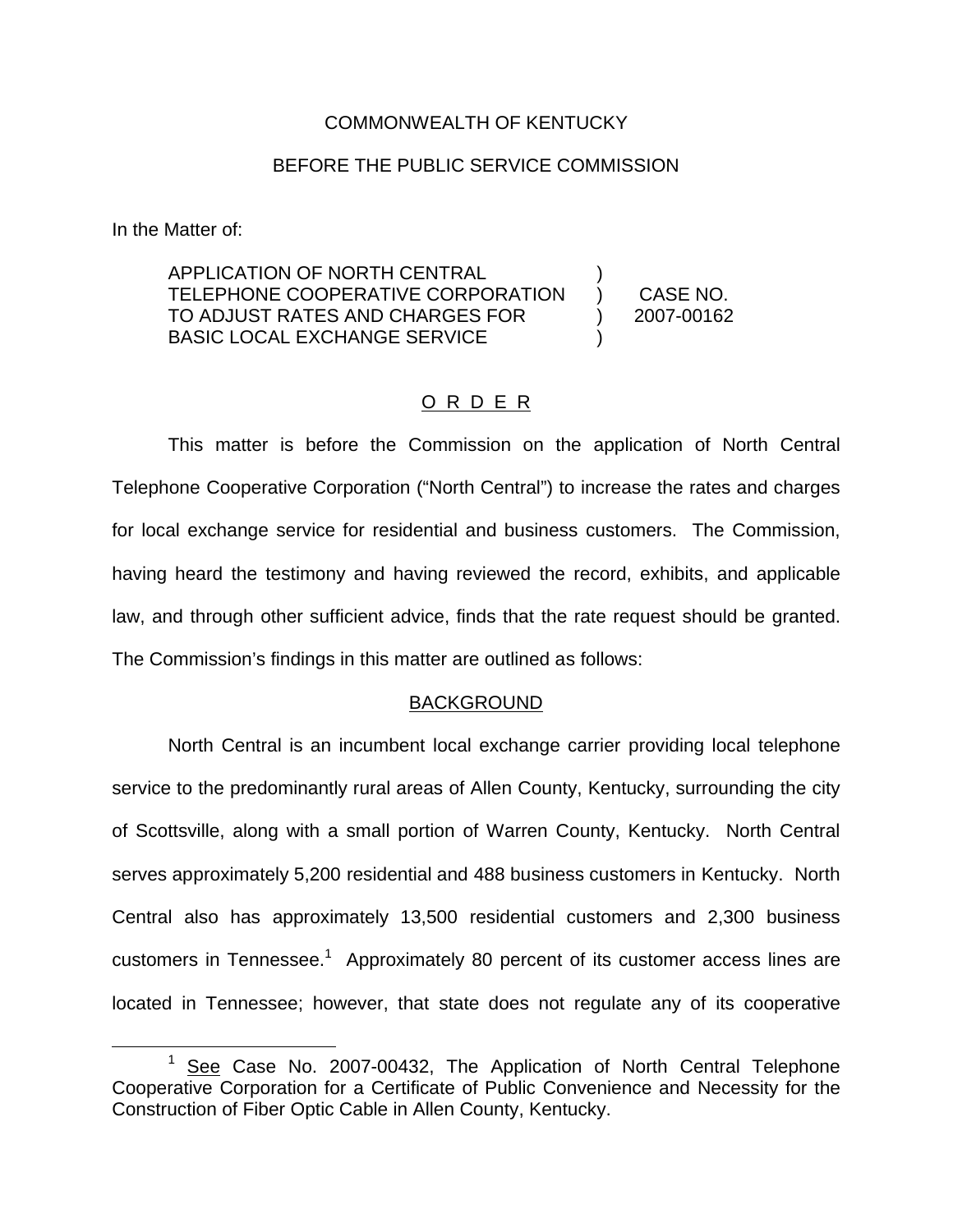utilities. Although North Central operates within two different states, the cooperative operates in a consolidated manner wherein all end-user rates are uniform between all service areas. North Central intends to modify any rates in Tennessee concurrently and consistently with any rates approved and modified within Kentucky.<sup>2</sup>

Pursuant to KRS 278.192(1), North Central submitted its rate application based on a historical test period of calendar year 2006. The Commission, by Order,<sup>3</sup> suspended North Central's proposed rates for a period of 5 months, ending April 25, 2008. North Central last filed a rate case with the Commission in 1983, wherein its current rates were set by Commission Order. $4$  During the last 25 years, the telecommunications industry has undergone massive technological and regulatory changes. Under Kentucky law, non-basic services provided by telecommunications utilities are not regulated by the Commission. However, the Commission retains jurisdiction over the rates for basic local exchange service and switched access.<sup>5</sup> During the last 5 to 10 years, competition from wireless service, cable television providers, and Internet service providers has drawn customer demand away from public switched networks, thereby placing pressure on the traditional retail service revenues for many small telephone companies, such as North Central.

 $2$  See June 28, 2007 letter from North Central Telephone Cooperative Corporation to the Executive Director of the Kentucky Public Service Commission.

 $3$  See Commission's November 21, 2007 Order.

 $4$  See Case No. 8864, The Application of North Central Telephone Cooperative, Inc. for Authority to Adjust Its Rates and Charges, Order dated December 20, 1983.

 $5$  KRS 278.512 and KRS 278.543.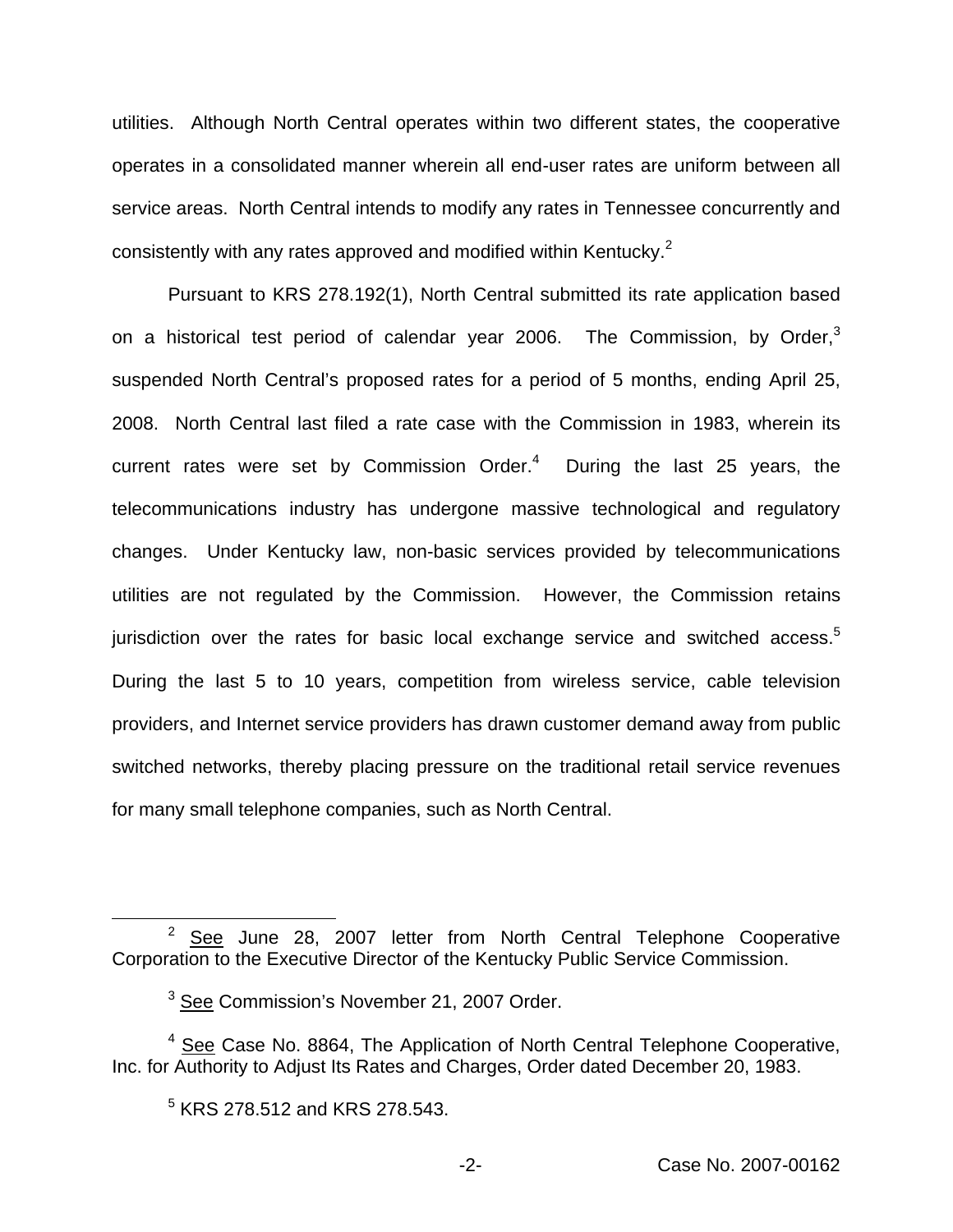North Central provided notice to its customers as to the pending rate request, as required under 807 KAR 5:001, Section 10. North Central also published advanced notice of the formal hearing in a newspaper of general circulation in its service area, as required under 807 KAR 5:011, Section 8. MCImetro Transmission Access Transmission Services LLC d/b/a Verizon Access Transmission Services, MCI Communications Services, Inc. d/b/a Verizon Business Services, Bell Atlantic Communications, Inc. d/b/a Verizon Long Distance, NYNEX Long Distance Company d/b/a Verizon Enterprise Solutions, TTI National, Inc. Teleconnect Long Distance & Systems d/b/a Telecom\*USA and Verizon Select Services, Inc. (collectively, "Verizon") served as the only Intervenor in this matter. Verizon operates in Kentucky as an interexchange carrier and is subject to North Central's tariffed access rates. On March 11, 2008, the Commission held a formal hearing to determine the reasonableness of North Central's rate request. In support of its proposed rate increase, North Central provided the testimonies of F. Thomas Rowland, President and CEO of North Central; Gentry B. Underhill, North Central's outside auditor; and Thomas Strait, a public utility consultant. Each of those witnesses was subject to crossexamination at the formal hearing.

#### RATE REQUEST AND REVENUE REQUIREMENTS

North Central's operating revenues for the base period were \$16,250,749. North Central states that its revenue requirement just to cover its expenses and no component of rate of return for the base period would be \$17,430,213, an increase of \$1,179,464.<sup>6</sup>

<sup>6</sup> Prefiled testimony of Gentry B. Underhill at 6-7.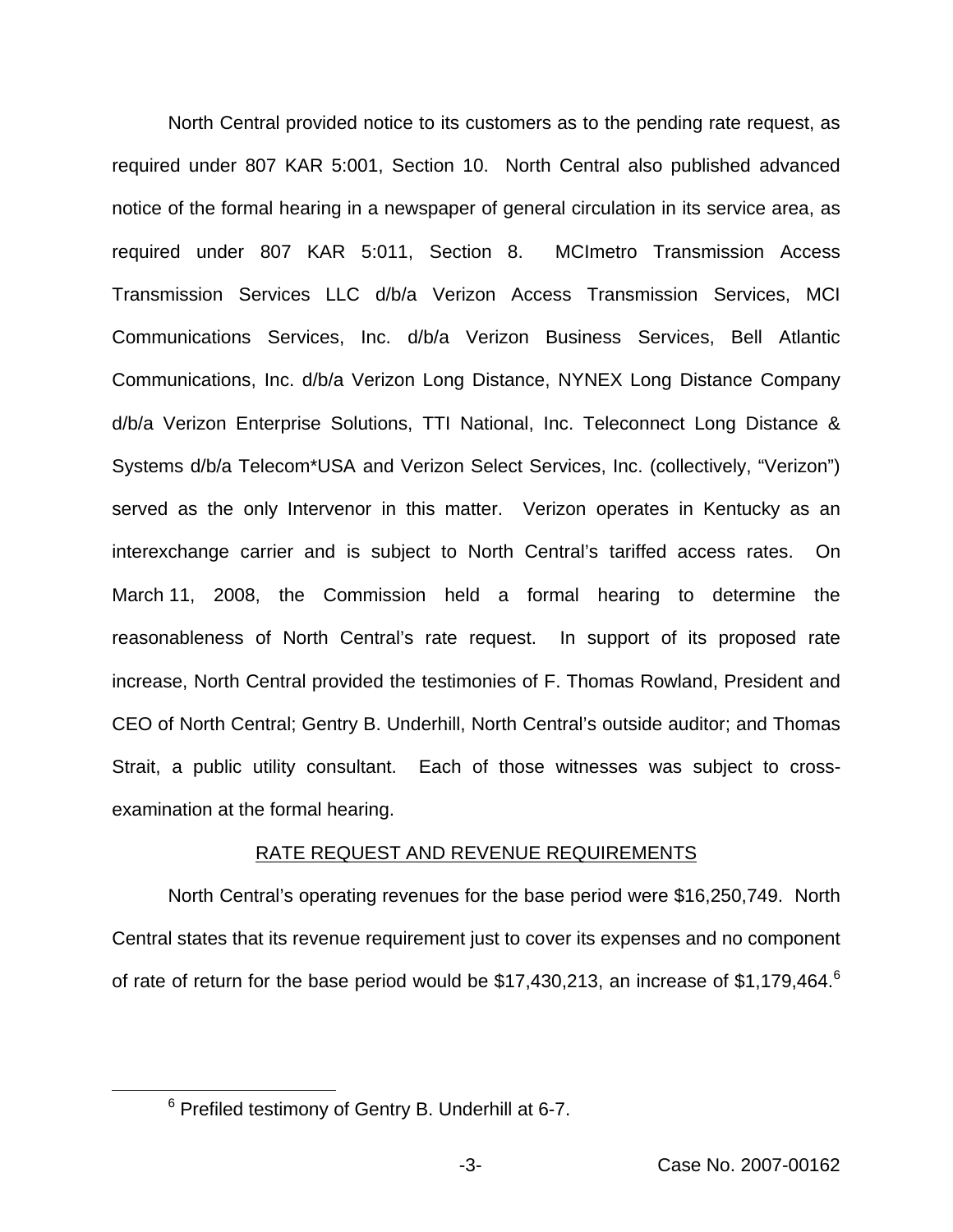North Central has proposed to increase its charges for residential and business basic local exchange service as noted in the following table:

|                               | Residential | <b>Business</b> | Annualized   |
|-------------------------------|-------------|-----------------|--------------|
| <b>Kentucky Access Lines</b>  | 5,218       | 488             |              |
| <b>Tennessee Access Lines</b> | 13,545      | 2,343           |              |
| <b>Current Rates</b>          | \$11.90     | \$18.03         |              |
| Rate Increase                 | \$3.00      | \$5.00          |              |
| <b>Proposed Rates</b>         | \$14.90     | \$23.03         |              |
| <b>Additional Revenue</b>     | \$56,289.00 | \$14,155.00     | \$842,052.00 |

North Central chose the calendar year 2006 as the test period for this case. The company did not propose any adjustments to the test period, and the Commission has not made any adjustments to the test period. North Central had a net loss of \$1,184,800 for the test period, resulting in a times earned interest ratio ("TIER") of negative 0.35. The proposed rate increase will produce a net loss of \$342,748, resulting in a TIER of 0.61.

North Central primarily receives capital from its members and debt obtained from the Rural Utilities Service ("RUS"). RUS requires its borrowers to meet and maintain certain financial conditions. In 2003, RUS directed North Central to maintain a minimum TIER of 1.0 through December 31, 2007 and a minimum TIER of at least 1.42 thereafter.<sup>7</sup> RUS includes in its calculation for the TIER the non-regulated income of the company. In 2006, North Central had a TIER of 1.51 as calculated for RUS. In 2007, North Central had a TIER of 2.64 as calculated by RUS. Although North Central is maintaining a TIER at a level acceptable to RUS, it is being done so by the performance of its non-regulated subsidiaries. The Commission does not consider the performance of non-regulated entities when approving or setting rates for regulated entities.

 $7$  Prefiled testimony of Thomas Strait at 9.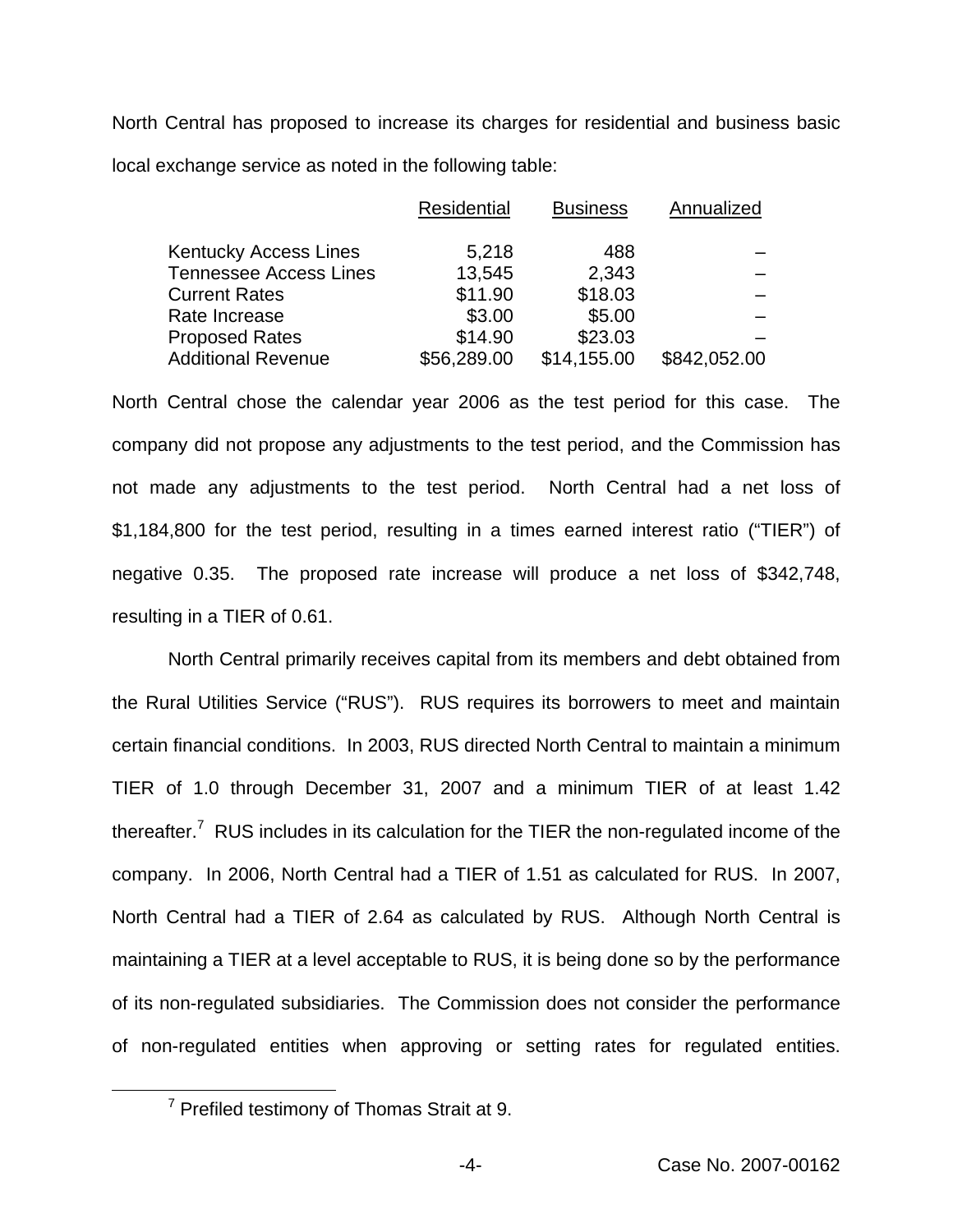Therefore, the Commission will only consider those rates and earnings derived from regulated endeavors.

As noted above, North Central's regulated TIER for the test period after the inclusion of the proposed rates will be 0.61. This is well below the RUS lending requirements and the TIERs historically granted for telephone companies. For example, in North Central's last rate case, the Commission granted North Central a rate increase to produce a TIER of  $1.4<sup>8</sup>$  In the present matter, North Central did not propose a certain TIER level, but proposed only dollar-specific rate increases. Given the historical performance of North Central's non-regulated entities, the proposed rate increase will enable North Central to maintain a TIER level that will not put it in default of its lending requirements, even though the rate increase requested will produce a TIER level well below those requirements. Based on this analysis, the Commission finds that the proposed rate increases will contribute toward the improvement of North Central's financial position.

#### OTHER SERVICE RATES

North Central has not proposed any adjustments to its access service rates in its application. Verizon intervened in this matter and cross-examined North Central's witnesses at the hearing regarding its current access service rates; however, it did not sponsor any witnesses or propose any specific adjustments to North Central's access service rates. In its post-hearing brief, Verizon recommended that the Commission

<sup>&</sup>lt;sup>8</sup> See Case No. 8864, The Application of North Central Telephone Cooperative, Inc. for Authority to Adjust its Rates and Charges, Order dated December 20, 1983.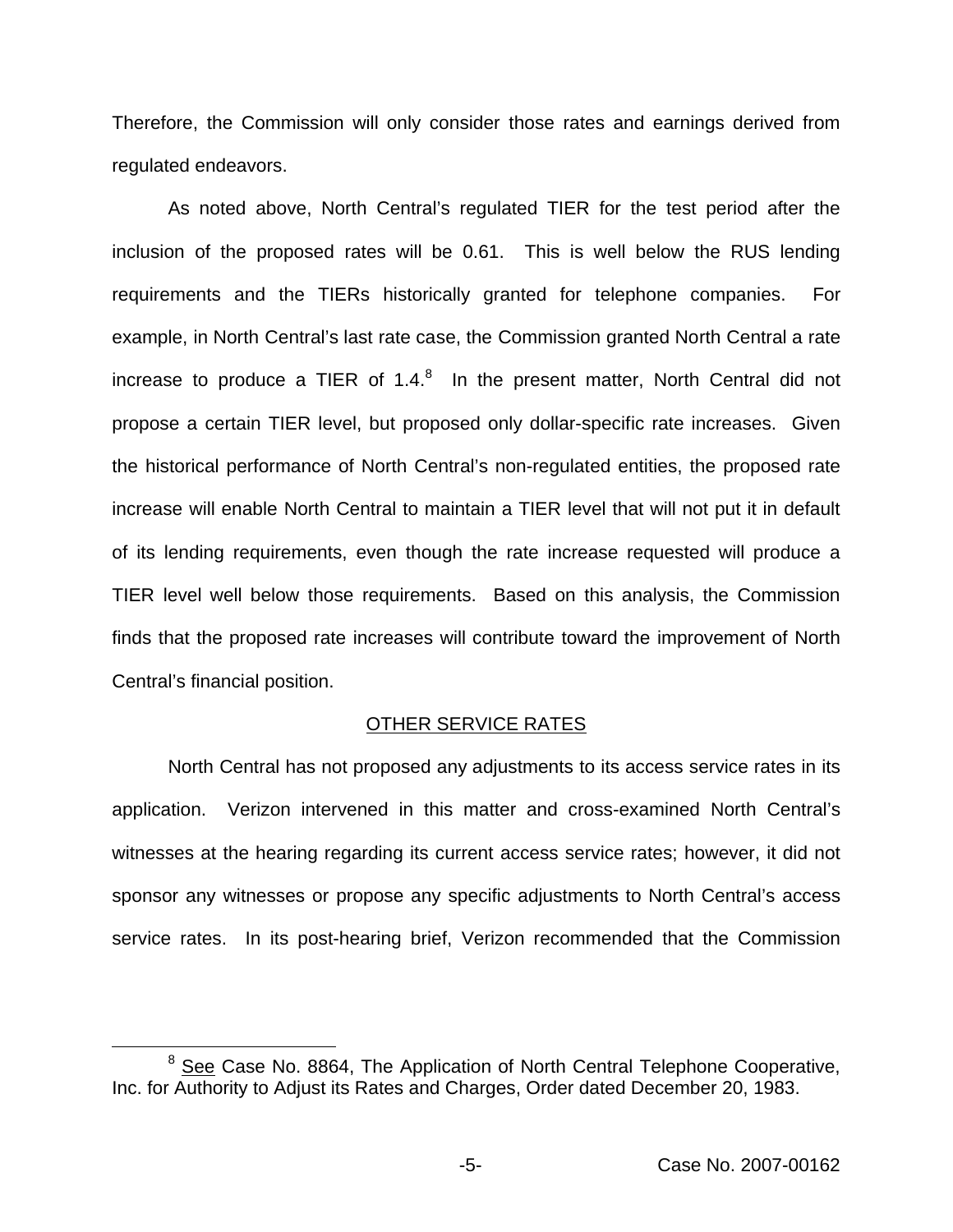eliminate the Non-Traffic Sensitive Revenue Requirement ("NTSRR")<sup>9</sup> of North Central. Verizon states that elimination of the NTSRR would make North Central's intrastate access rates closer to the actual cost of providing the service because the NTSRR is a non-cost-based rate.10 Although Verizon is correct that the Commission has eliminated or reduced the NTSRR for other carriers in the state, the Commission has made such decisions in cases where there had been full participation of all parties and competitors directly affected by the access rates charged by a particular carrier.<sup>11</sup> Such is not the case in this matter, as Verizon is the only carrier to intervene. The issue of charges for access services is very detailed in scope and application, and any changes ordered by this Commission would affect a number of parties that are not participating in this case. Therefore, the Commission declines to address or evaluate any changes to the access services or charges implemented by North Central.

As to the issue of non-basic services, in 2007, North Central increased rates for non-basic services, including Caller ID, Call Waiting, Non-published/Non-listed numbers

 $9$  NTSRR costs are, in general, recovered through fixed, flat-rate fees. Unlike other types of switched access services, generally, the costs of facilities used for both interstate and intrastate traffic do not vary with the amount of traffic carried over the facilities – hence the name "non-traffic sensitive revenue requirement." See generally Administrative Case No. 323, An Inquiry into IntraLATA Toll Competition, An Appropriate Compensation Scheme for Completion of IntraLATA Calls by Interexchange Carriers and WATS Jurisdictionality, Order dated May 6, 1991.

<sup>&</sup>lt;sup>10</sup> Verizon's Post-Hearing Brief at 4-5. Brief filed April 4, 2008.

<sup>&</sup>lt;sup>11</sup> See generally Administrative Case No. 360, Inquiry into Universal Service and Funding Issues; Case No. 1994-00121, Application of BellSouth Telecommunications, Inc. d/b/a South Central Bell Telephone to Modify Its Method of Regulation; and Case No. 1999-00434, Review of BellSouth Telecommunications, Inc.'s Price Regulation Plan.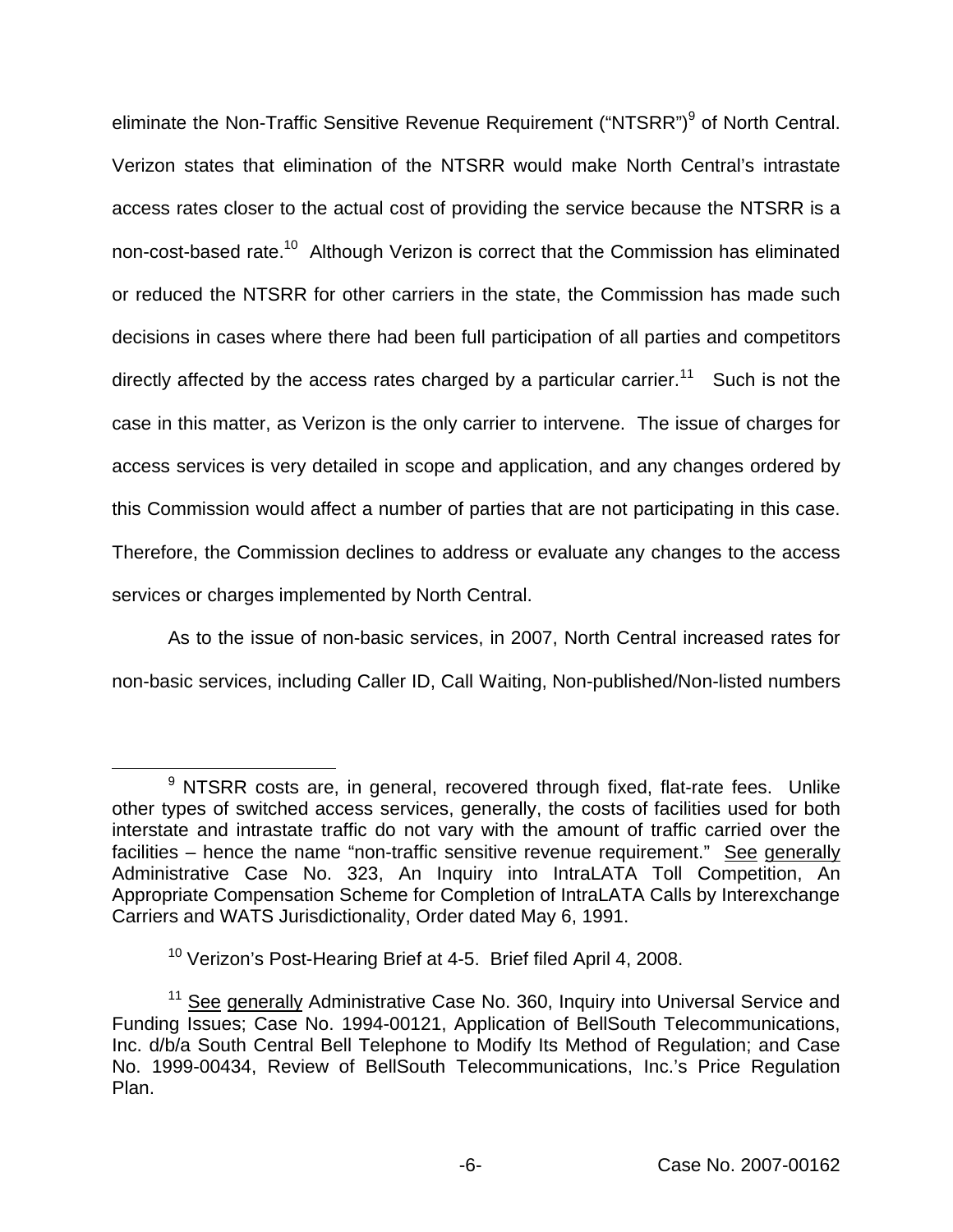and Directory Assistance.<sup>12</sup> Increases for these services yielded a revenue increase of approximately  $$335,000$ <sup>13</sup> The Commission notes that these increases in North Central's non-basic rates will contribute to helping improve the financial condition of North Central's jurisdictional services, although they have not been used as a factor by the Commission in rendering a determination on the rate increase requests.

## CAPITAL CREDITS

As a membership cooperative, North Central is obligated to return to its members any excess profits earned by the cooperative. It does so by paying capital credits. The Board of Directors makes the determination of when and how many capital credits to pay back to its membership so long as the redemption will not impair the financial integrity of the cooperative. North Central has paid back capital credits for all years prior to 1998. North Central stated in its testimony that the national average redemption cycle for capital credits is 13.5 years, and North Central is on a 20-year redemption cycle.<sup>14</sup> North Central has not paid any capital credits to its membership in the years 2007 or 2008 due to the financial condition of the cooperative.<sup>15</sup>

# COST ALLOCATION

As noted above, the inclusion of non-regulated results has a positive effect on the overall earnings level of North Central. The Commission cautions North Central to

 $12$  See KRS 278.544(4), which provides that non-basic services are exempt from Commission review or action.

<sup>&</sup>lt;sup>13</sup> See North Central's Response to the Commission Staff's First Data Request, Item Nos. 4, 6, and 8. The revenue increase was derived from those responses.

<sup>&</sup>lt;sup>14</sup> Prefiled testimony of Thomas Strait at 8.

<sup>&</sup>lt;sup>15</sup> Transcript of Evidence at 26-27.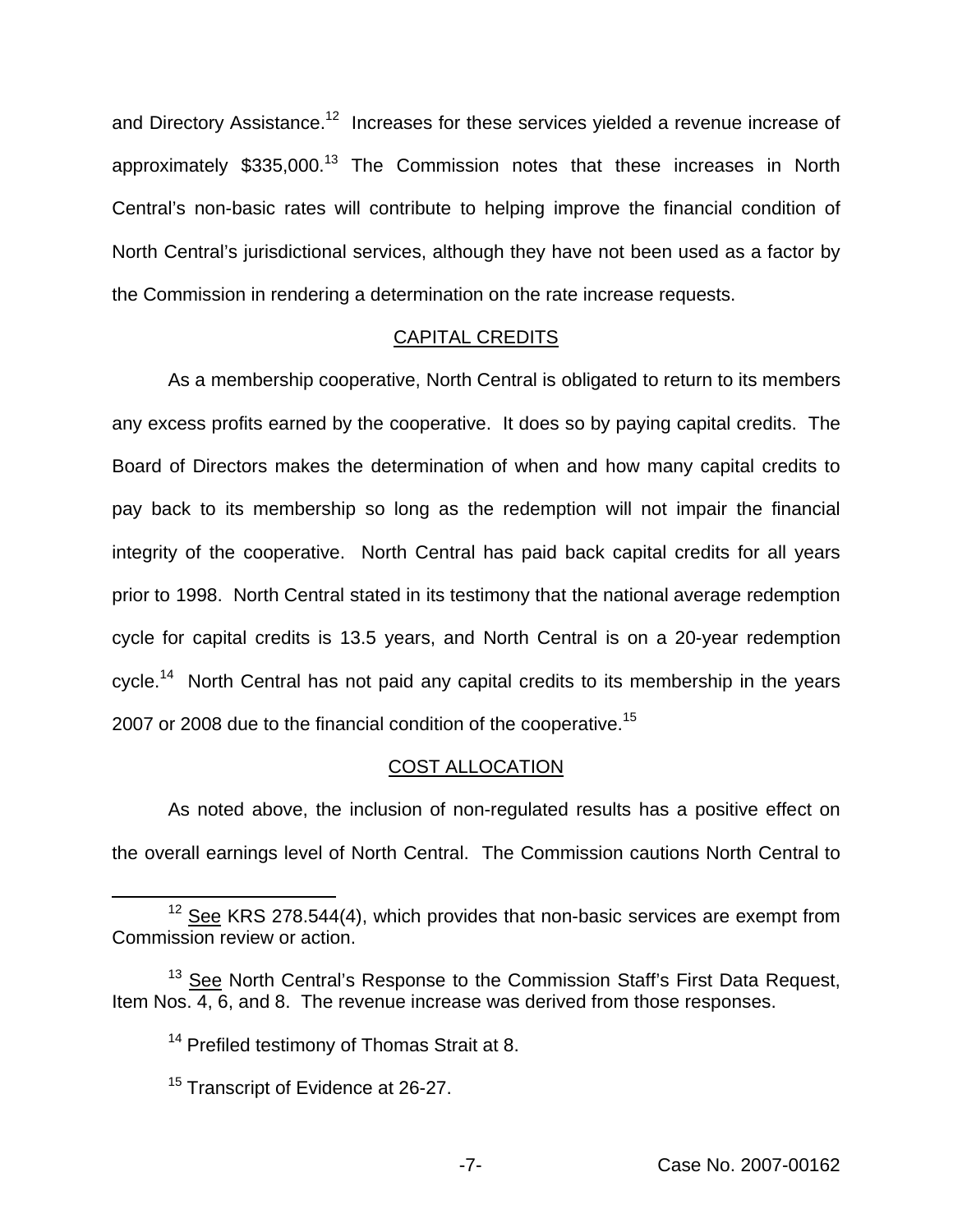be diligent in ensuring the proper allocation of costs for all aspects of its non-regulated operations. North Central should carefully account for the costs associated with the non-regulated operations and properly allocate those costs to jurisdictional and nonjurisdictional services, respectively.<sup>16</sup>

# **CONCLUSION**

Having reviewed the record, testimony, pleadings, applicable law, and other sufficient advice, the Commission hereby finds that North Central's request to increase the basic local service rates for residential and business customers should be granted.

IT IS THEREFORE ORDERED that:

1. North Central's request to increase its basic local exchange service rates for residential and business customers is granted.

2. North Central is hereby authorized to place into effect the rates and charges, as outlined within this Order, effective no sooner than April 25, 2008.

3. Within 20 days of the date of this Order, North Central shall file revised tariff sheets setting out the rates approved herein.

4. The Executive Director shall serve a copy of this Order upon the Attorney General, through his Office of Rate Intervention.

 $16$  The Commission retains the authority to review the reasonableness of such accounting procedures when considering adjustments of rates for basic local exchange service.